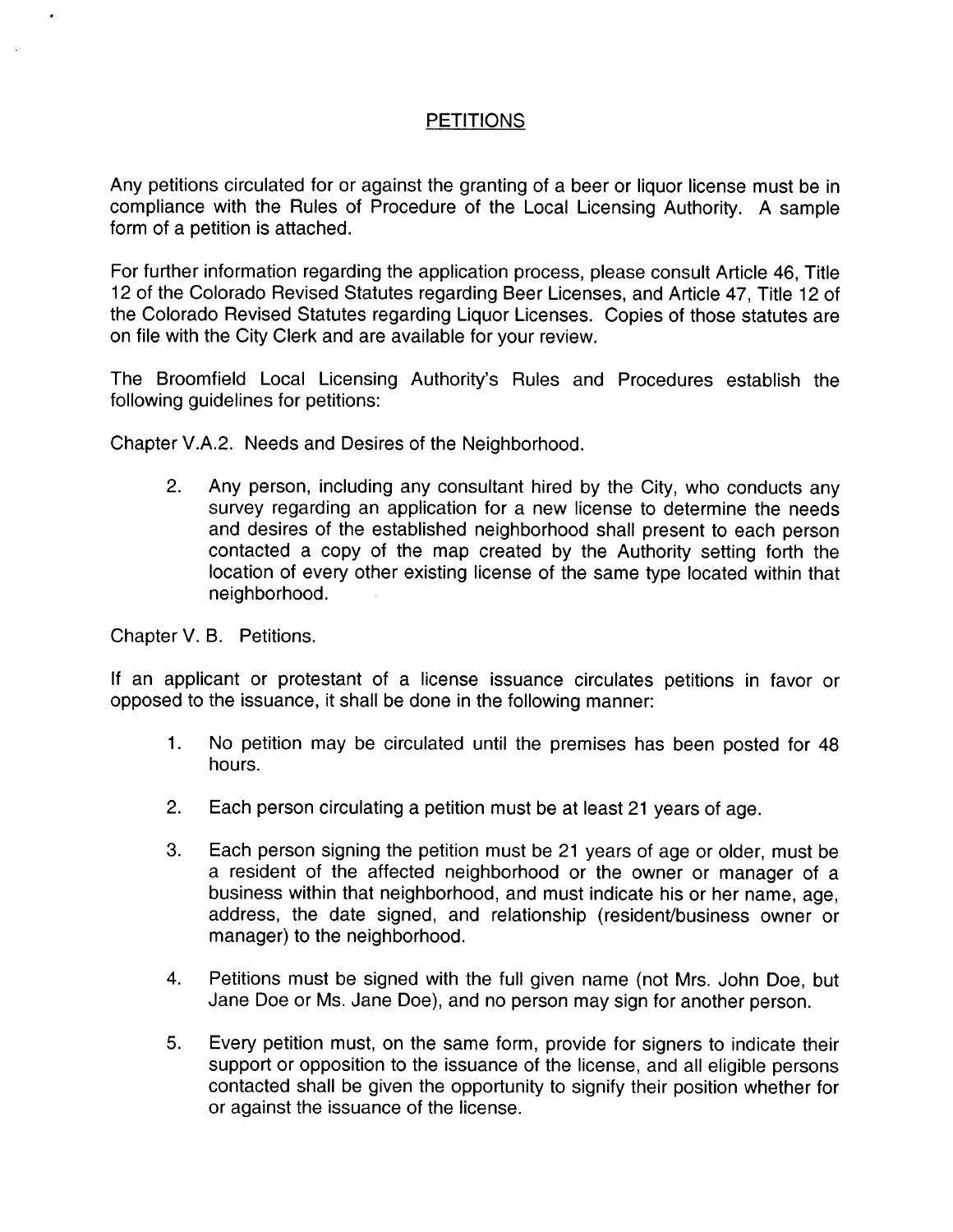- 6. Each petition shall contain a verified statement signed by the circulator that the circulator personally witnessed each signature appearing on the petition, that each signature is the signature of the person whose name it purports to be, that the address given opposite each signature is the true address of the person signing the petition, and that each eligible person contacted was given an opportunity to sign the petition.
- 7. All petitions shall be in substantial conformity with the format furnished by the City Clerk which shall contain the following information:
	- a. The name of the applicant and the trade name and proposed address of the business .
	- b. The date, time, and location of the public hearing on the application.
	- c. The following warning prominently displayed:

# DO NOT SIGN THIS PETITION UNLESS

- 1. You are at least 21 years of age.
- 2. You are a resident within the designated neighborhood (see attached map).
- 3. You are the owner or manager of a business located within the designated neighborhood (see attached map).
- 4. You sign your name only (first, middle, and last name).<br>5. You have not signed another petition concerning the sa
- You have not signed another petition concerning the same application.
- 6 . You have read the petition in its entirety and understand its meaning .
- 7. The petition circulator witnesses your signature.

### FOR INFORMATION ONLY

To be 95% confident that survey results have a particular level of accuracy for various random sample sizes, the following sample sizes and margins for error apply:

| Margin for Error   |                   |  |  |  |  |  |  |
|--------------------|-------------------|--|--|--|--|--|--|
| <b>Sample Size</b> | <u>( + or - )</u> |  |  |  |  |  |  |
|                    |                   |  |  |  |  |  |  |
| 384                | 5%                |  |  |  |  |  |  |
| 267                | 6%                |  |  |  |  |  |  |
| 196                | 7%                |  |  |  |  |  |  |
| 150                | 8%                |  |  |  |  |  |  |
| 119                | 9%                |  |  |  |  |  |  |
| 96                 | 10%               |  |  |  |  |  |  |

A random sampling methodology must also be used in order to qualify a petition survey as statistically valid.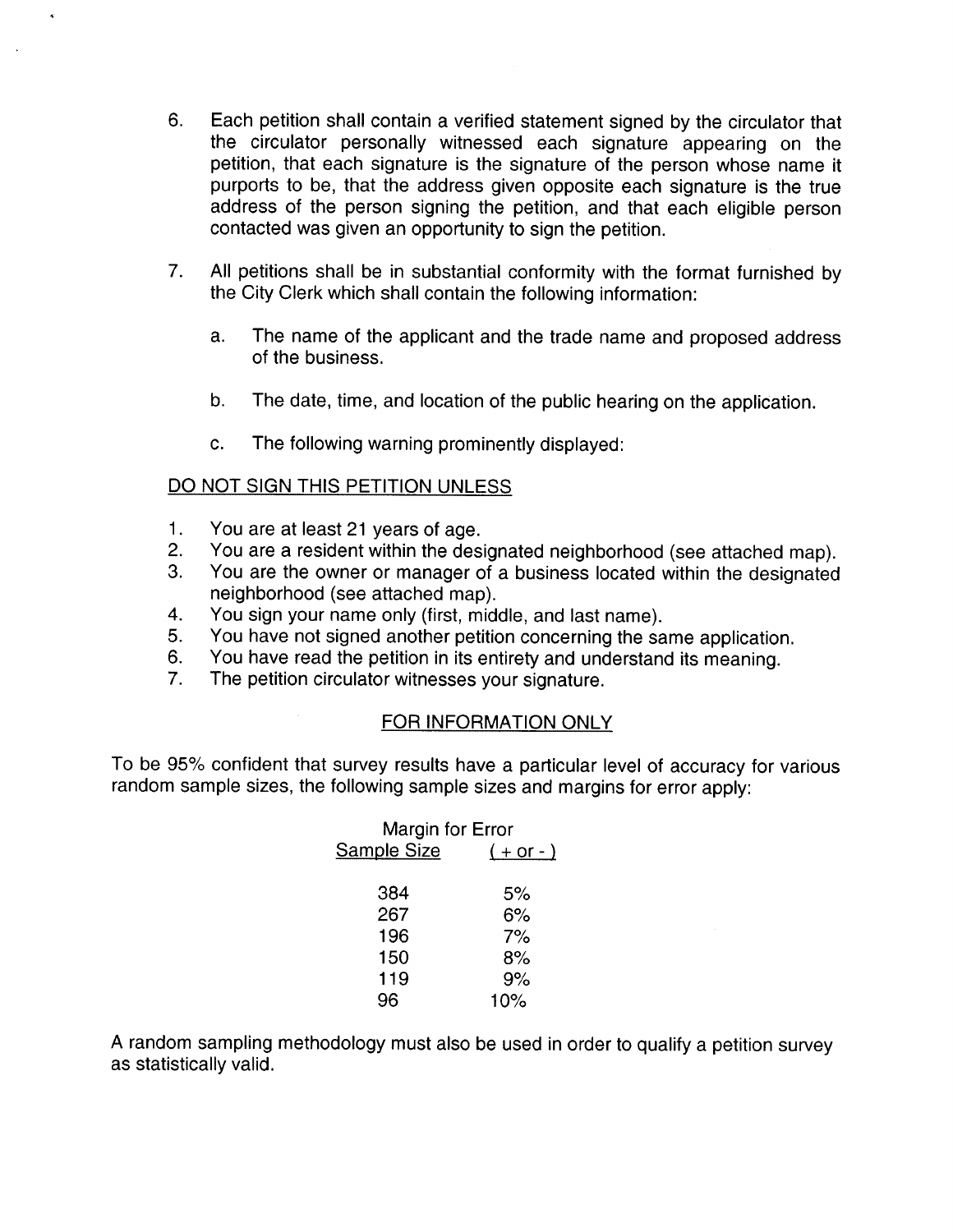# \*\*\* SAMPLE PETITION FORM \*\*\* PETITION

|                                                    | FEILIVN                                                                                                                 |
|----------------------------------------------------|-------------------------------------------------------------------------------------------------------------------------|
| Applicant : ________________                       | <b>ABC Corporation</b>                                                                                                  |
| <b>Trade Name of Establishment:</b>                | <b>ABC's LUNCH &amp; LOUNGE</b>                                                                                         |
| Proposed Location: ______________                  | 100 Alphabet Street                                                                                                     |
|                                                    |                                                                                                                         |
|                                                    | (FOR A CHANGE OF LOCATION: "Change of Location of a Hotel & Restaurant License from 100 Apple St. to 100 Alphabet St.") |
|                                                    | <b>Public Hearing before the Local Licensing Authority:</b>                                                             |
| Date and Time<br>5:30 p.m., Wednesday, May 4, 2006 |                                                                                                                         |
| <b>Location:</b>                                   | City Council Chambers, City & County Building, One DesCombes Drive, Broomfield                                          |

#### \*\*\*\*\*\*\*\*\*\*\*\*\*\*\*\*\*\*\*\*\*

## DO NOT SIGN THIS PETITION UNLESS:

- 1. You are at least twenty-one (21) years of age.
- 2. You are a resident within the designated affected area (the designated affected area is within a one (1) mile radius of the proposed location) (see attached map).
- 3. You are the owner or manager of a business located within the designated affected area (see attached map).
- 4. You sign your name only (first, middle and last name). You cannot sign for another individual .
- 5. You have not signed another petition concerning the same application .
- 6. You have read the petition in its entirety and understand its meaning.
- 7. The petition circulator witnesses your signature.

Check the SUPPORT column if you desire that this type of license be issued and/or the existing outlets do not adequately serve the reasonable requirements of the designated affected area . \*\*\*\*\*\*\*\*\*\*\*\*\*\*\*\*\*\*\*

Check the OPPOSE column if you desire that this type of license not be issued and/or the existing outlets adequately serve the reasonable requirements of the designated affected area.

| Name - Signature | <b>Complete Home</b><br><b>Address</b><br>(Include Space/Apt. No.) | <b>Resident or</b><br><b>Business</b><br>Owner/Mgr? | Age | Support | Oppose | <b>Date Signed</b> |
|------------------|--------------------------------------------------------------------|-----------------------------------------------------|-----|---------|--------|--------------------|
|                  |                                                                    |                                                     |     |         |        |                    |
|                  |                                                                    |                                                     |     |         |        |                    |
|                  |                                                                    |                                                     |     |         |        |                    |
|                  |                                                                    |                                                     |     |         |        |                    |

Page \_\_\_\_\_\_\_Of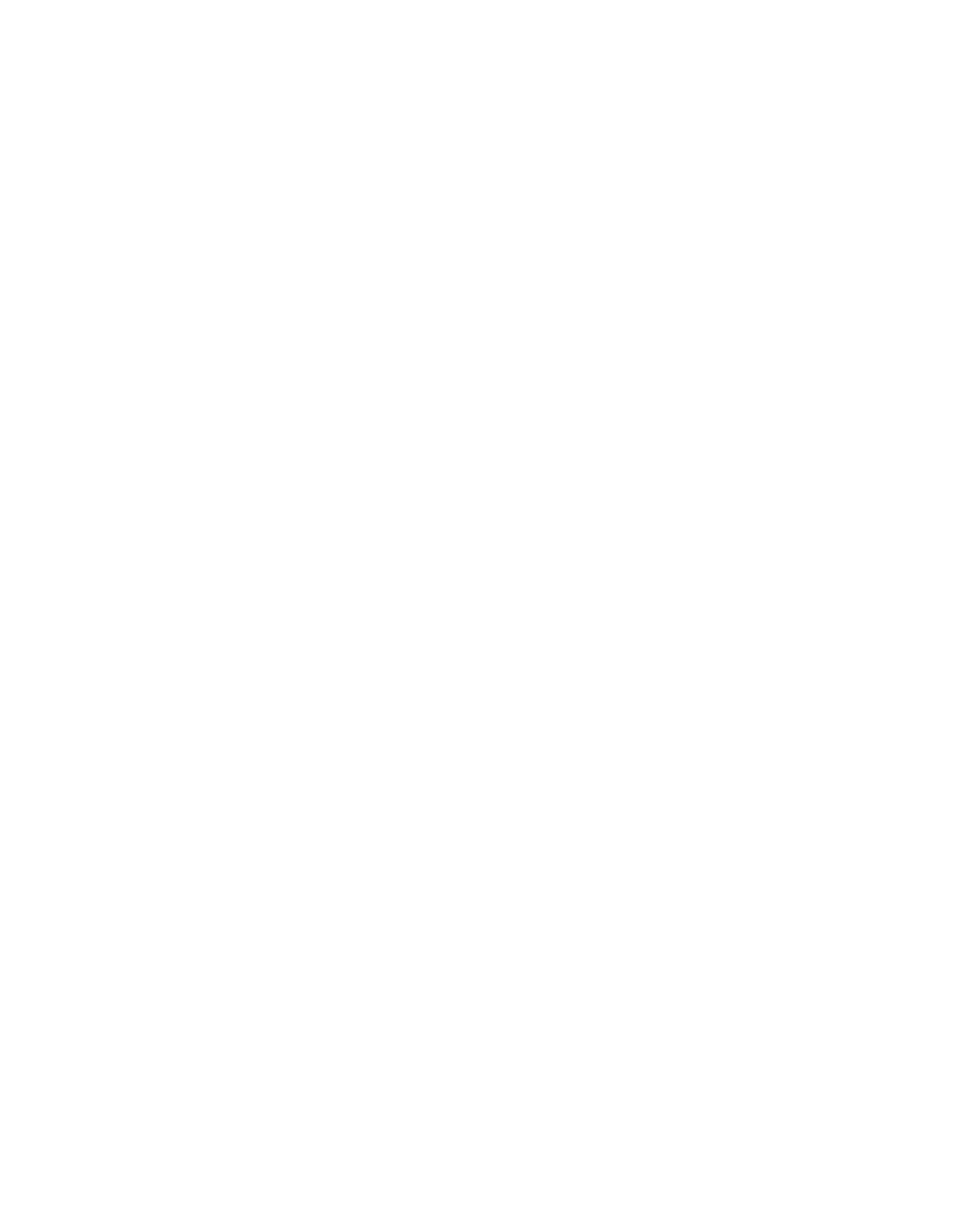# PETITION

| (FOR A CHANGE OF LOCATION: "Change of Location of a Hotel & Restaurant License from 100 Apple St. to 100 Alphabet St.")                                                  |
|--------------------------------------------------------------------------------------------------------------------------------------------------------------------------|
| <b>Public Hearing before the Local Licensing Authority:</b>                                                                                                              |
| Date and Time                                                                                                                                                            |
| Location: City Council Chambers, City & County Building, One DesCombes Drive, Broomfield                                                                                 |
| ***********************                                                                                                                                                  |
| DO NOT SIGN THIS PETITION UNLESS:                                                                                                                                        |
| 1. You are at least twenty-one (21) years of age.                                                                                                                        |
| 2. You are a resident within the designated affected area (the designated affected area is within a one (1) mile<br>radius of the proposed location) (see attached map). |

- 3. You are the owner or manager of a business located within the designated affected area (see attached map).
- 4. You sign your name only (first, middle and last name). You cannot sign for another individual.
- 5. You have not signed another petition concerning the same application.
- 6. You have read the petition in its entirety and understand its meaning.
- 7. The petition circulator witnesses your signature.

Check the SUPPORT column if you desire that this type of license be issued and/or the existing outlets do not adequately serve the reasonable requirements of the designated affected area . \*\*\*\*\*\*\*\*\*\*\*\*\*\*\*\*\*\*\*\*\*

Check the OPPOSE column if you desire that this type of license not be issued and/or the existing outlets adequately serve the reasonable requirements of the designated affected area .

| Name - Signature | <b>Complete Home</b><br><b>Address</b><br>(Include Space/Apt. No.) | <b>Resident or</b><br><b>Business</b><br>Owner/Mgr? | Age | Support | <b>Oppose</b> | <b>Date Signed</b> |
|------------------|--------------------------------------------------------------------|-----------------------------------------------------|-----|---------|---------------|--------------------|
|                  |                                                                    |                                                     |     |         |               |                    |
|                  |                                                                    |                                                     |     |         |               |                    |
|                  |                                                                    |                                                     |     |         |               |                    |
|                  |                                                                    |                                                     |     |         |               |                    |

Page \_\_\_\_\_\_\_\_ Of \_\_\_\_\_\_\_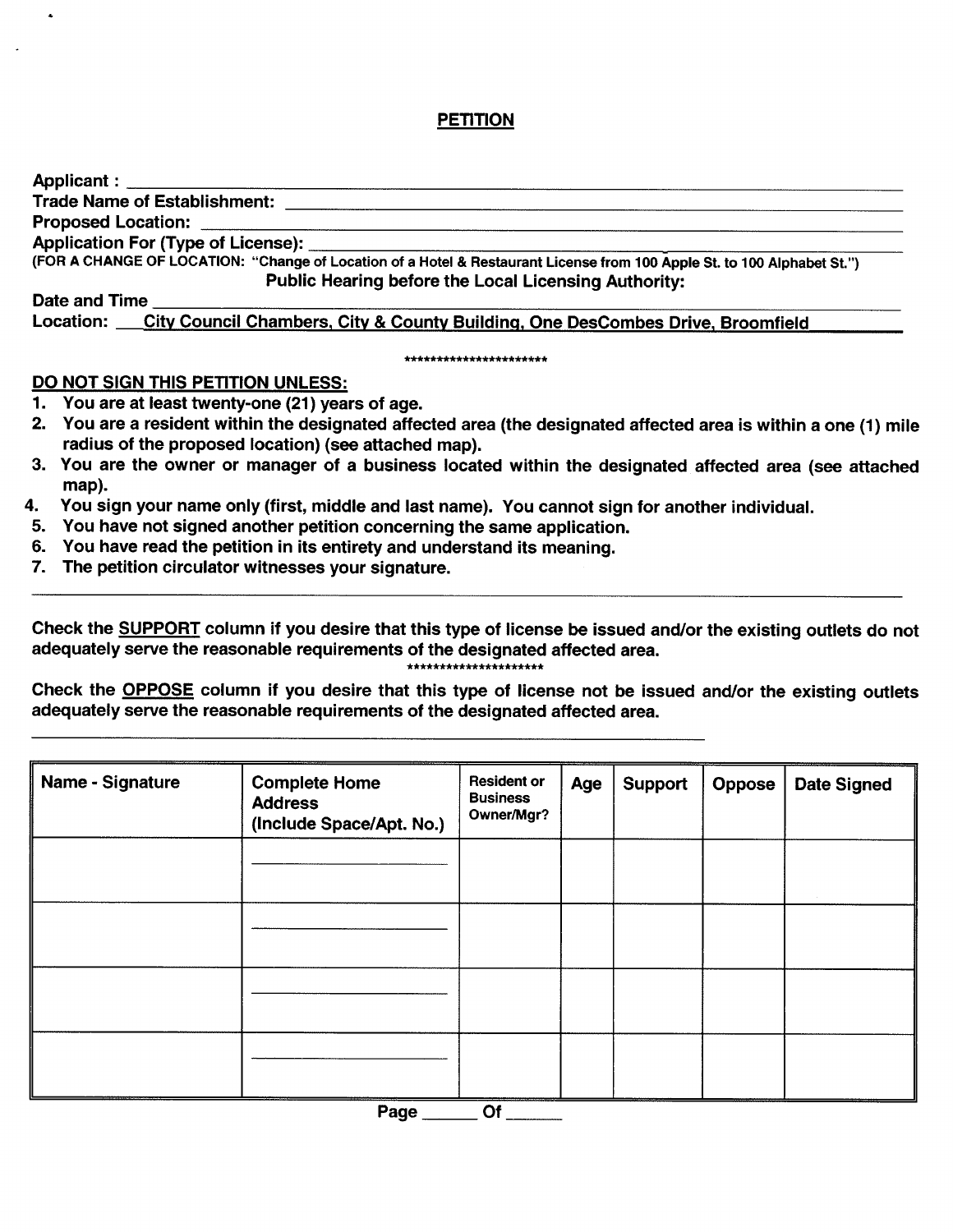| Name - Signature | <b>Complete Home</b><br><b>Address</b><br>(Include Space/Apt. No.) | <b>Resident or</b><br><b>Business</b><br>Owner/Mgr? | Age | Support | Oppose | <b>Date Signed</b> |
|------------------|--------------------------------------------------------------------|-----------------------------------------------------|-----|---------|--------|--------------------|
|                  |                                                                    |                                                     |     |         |        |                    |
|                  |                                                                    |                                                     |     |         |        |                    |
|                  |                                                                    |                                                     |     |         |        |                    |
|                  |                                                                    |                                                     |     |         |        |                    |
|                  |                                                                    |                                                     |     |         |        |                    |
|                  |                                                                    |                                                     |     |         |        |                    |
|                  |                                                                    |                                                     |     |         |        |                    |
|                  |                                                                    |                                                     |     |         |        |                    |
|                  |                                                                    |                                                     |     |         |        |                    |
|                  |                                                                    |                                                     |     |         |        |                    |
|                  |                                                                    |                                                     |     |         |        |                    |
|                  |                                                                    |                                                     |     |         |        |                    |
|                  |                                                                    |                                                     |     |         |        |                    |
|                  |                                                                    |                                                     |     |         |        |                    |
|                  | Page ___ of __                                                     |                                                     |     |         |        |                    |

 $\langle \cdot, \cdot \rangle$ 

 $\sim$   $\omega$  .